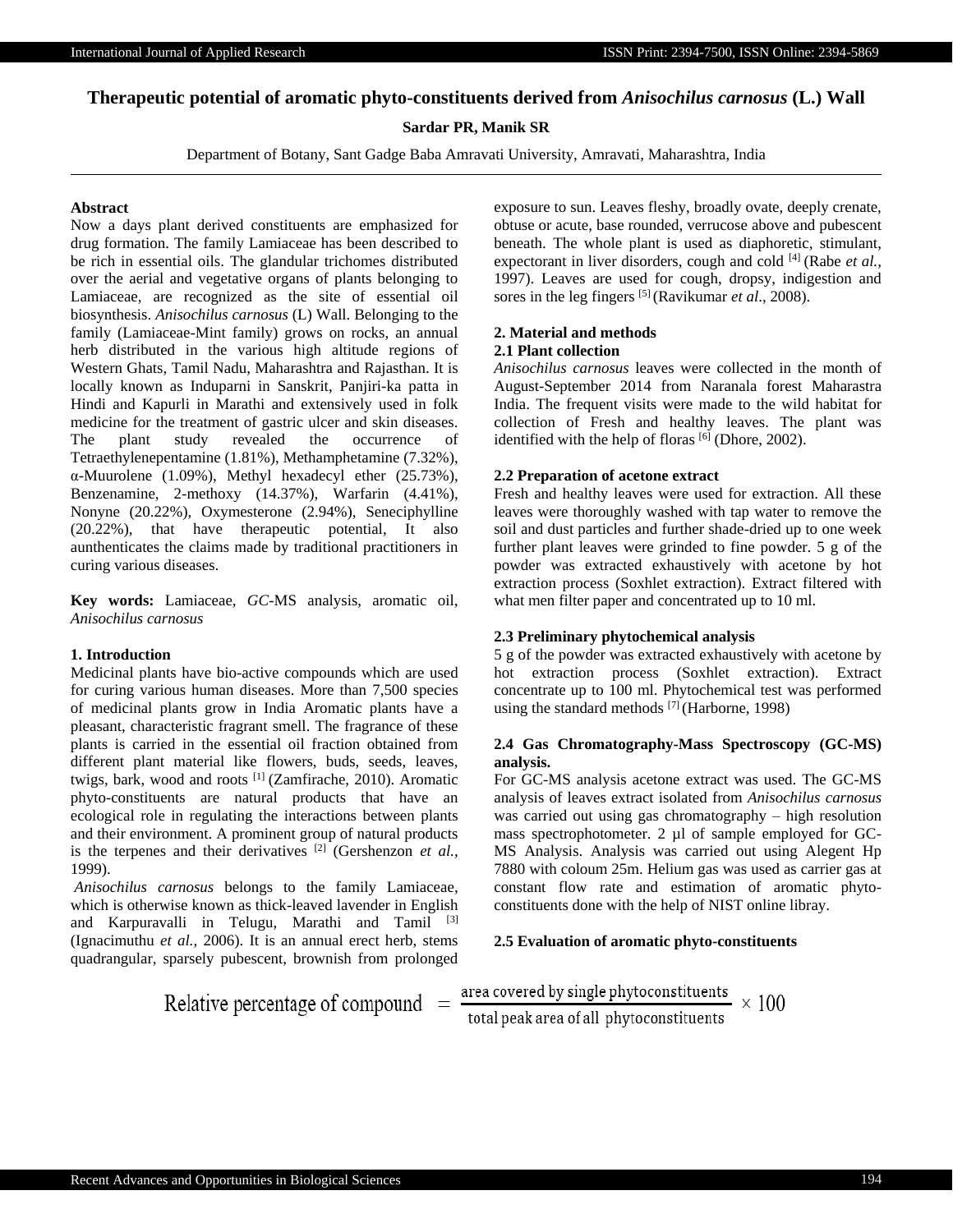# **3. Observation table**

|                                       | Solvent                  |                          |                          |          |  |
|---------------------------------------|--------------------------|--------------------------|--------------------------|----------|--|
| <b>Test</b>                           | <b>Petrolium</b> ether   | <b>Acetone</b>           | <b>Benzene</b>           | Water    |  |
| 1) Alkaloids                          |                          |                          |                          |          |  |
| a)Mayer's reagent                     | $++$                     | $++$                     | $+$                      | $^{++}$  |  |
| b)Wagner's reagent                    | $^{++}$                  | $^{++}$                  | $^{++}$                  | $+++$    |  |
| 2) flavonoids                         |                          |                          |                          |          |  |
| a) Alkaline reagent                   | $\overline{\phantom{a}}$ | $+$                      | $\overline{\phantom{a}}$ | $++$     |  |
| b) Lead acetate                       |                          | $^{++}$                  | $^{++}$                  | $++$     |  |
| 3) Tannins                            |                          |                          |                          |          |  |
| a) Iodine test                        | $\overline{\phantom{a}}$ | $++$                     | $\overline{\phantom{a}}$ | $++$     |  |
| b) Ferric chloride                    | $++$                     | $+$                      | $\overline{\phantom{a}}$ | $++$     |  |
| 4) Essential-oil                      |                          |                          |                          |          |  |
| a) Sudan red-III                      | $^{+++}$                 | $^{+++}$                 | $^{+++}$                 | $+++$    |  |
| b) Tincture alkana test               | $+$                      | $^{++}$                  |                          | $+++$    |  |
| 5) Phenol                             |                          |                          |                          |          |  |
| a) Gelatine                           | $\overline{\phantom{a}}$ | $++$                     | $++$                     | $++$     |  |
| b) Nitric acid                        | $+ +$                    | $\overline{\phantom{0}}$ |                          | $^{+++}$ |  |
| 6) Terpenoids                         |                          |                          |                          |          |  |
| a) Salkowki's                         | $\overline{\phantom{a}}$ | $++$                     | $++$                     | $^{++}$  |  |
| 7) Cardiac glycosides                 | $\overline{\phantom{a}}$ | $^{+++}$                 | $^{++}$                  | ä,       |  |
| a) Keller Kelliani's                  | $^{+}$                   | $^{+}$                   | $++$                     | $^{+}$   |  |
| 8) Quinones                           |                          |                          |                          |          |  |
| a) HCL test                           | $++$                     | $^{+}$                   | $^{+}$                   | $++$     |  |
| 9) Anthraquinones                     |                          |                          |                          |          |  |
| a)H <sub>2</sub> SO <sub>4</sub> test | $^{++}$                  | $^{++}$                  | $\overline{\phantom{a}}$ | ٠        |  |
| 10) coumarine                         |                          |                          |                          |          |  |
| a) Alcoholic NaOH test                | $^{++}$                  | $^{++}$                  |                          | $^{++}$  |  |

(+++ highly present, ++ moderately present, + presence, - absence of phytoconstituents.)

Preliminary phytochemical analysis of *Anisochilus carnosus* in acetone solvent.

Aromatic phytoconstituents in leaves in acetone extract.

| Sr. No. | R.T.  | Compound                | Peak Area | M.W.     | M.F.                             |
|---------|-------|-------------------------|-----------|----------|----------------------------------|
| 1.      | 10.45 | Tetraethylenepentamine  | 1.81%     | 189.19   | CsH <sub>23</sub> N <sub>5</sub> |
| 2.      | 12.99 | Methamphetamine         | 7.32%     | 149.12   | $C_{10}H_{15}N$                  |
| 3.      | 13.66 | $\alpha$ -Muurolene     | 1.09%     | 204.21   | $C_{15}H_{24}$                   |
| 4.      | 18.44 | Methyl hexadecyl ether  | 25.73%    | 256.27   | $C_{17}H_{36}O$                  |
| 5.      | 21.35 | Benzenamine, 2-methoxy. | 14.37%    | 123.152  | C <sub>7</sub> H <sub>9</sub> NO |
| 6.      | 21.97 | Warfarin                | 4.41%     | 308.33   | $C_{19}H_{16}O_4$                |
| 7.      | 23.27 | Nonyne                  | 20.22%    | 124.14   | $C_9H_{16}$                      |
| 8.      | 25.80 | Oxymesterone            | 2.94%     | 318.22   | $C_{22}C_{28}0_6$                |
| 9.      | 31.70 | Seneciphylline          | 20.22%    | 333.3789 | $C_{18}H_{23}NO_5$               |







Warfarine

Methamphetamine

2-Methyl benzednamine

 $CH_{3}$ -(CH<sub>2</sub>)<sub>15</sub>-O-CH<sub>3</sub>

Methylhexadecyl ether

Tetraethylenepentamine

 $\mathsf{H}_2\mathsf{N}\text{-}\mathsf{CH}_{-2}\text{-}\mathsf{O}_2\text{-}\mathsf{N}\text{-}\mathsf{C}\text{-}\mathsf{C}\text{-}\mathsf{C}\text{-}\mathsf{C}\text{-}\mathsf{C}\text{-}\mathsf{C}\text{-}\mathsf{C}\text{-}\mathsf{C}\text{-}\mathsf{C}\text{-}\mathsf{C}\text{-}\mathsf{C}\text{-}\mathsf{C}\text{-}\mathsf{C}\text{-}\mathsf{C}\text{-}\mathsf{C}\text{-}\mathsf{C}\text{-}\mathsf{C}\text{-}\mathsf{C}\text{-}\mathsf{C}\text{-}\mathsf{C}\text{-}\mathsf{C}\text{-}\mathsf{C}\text{-$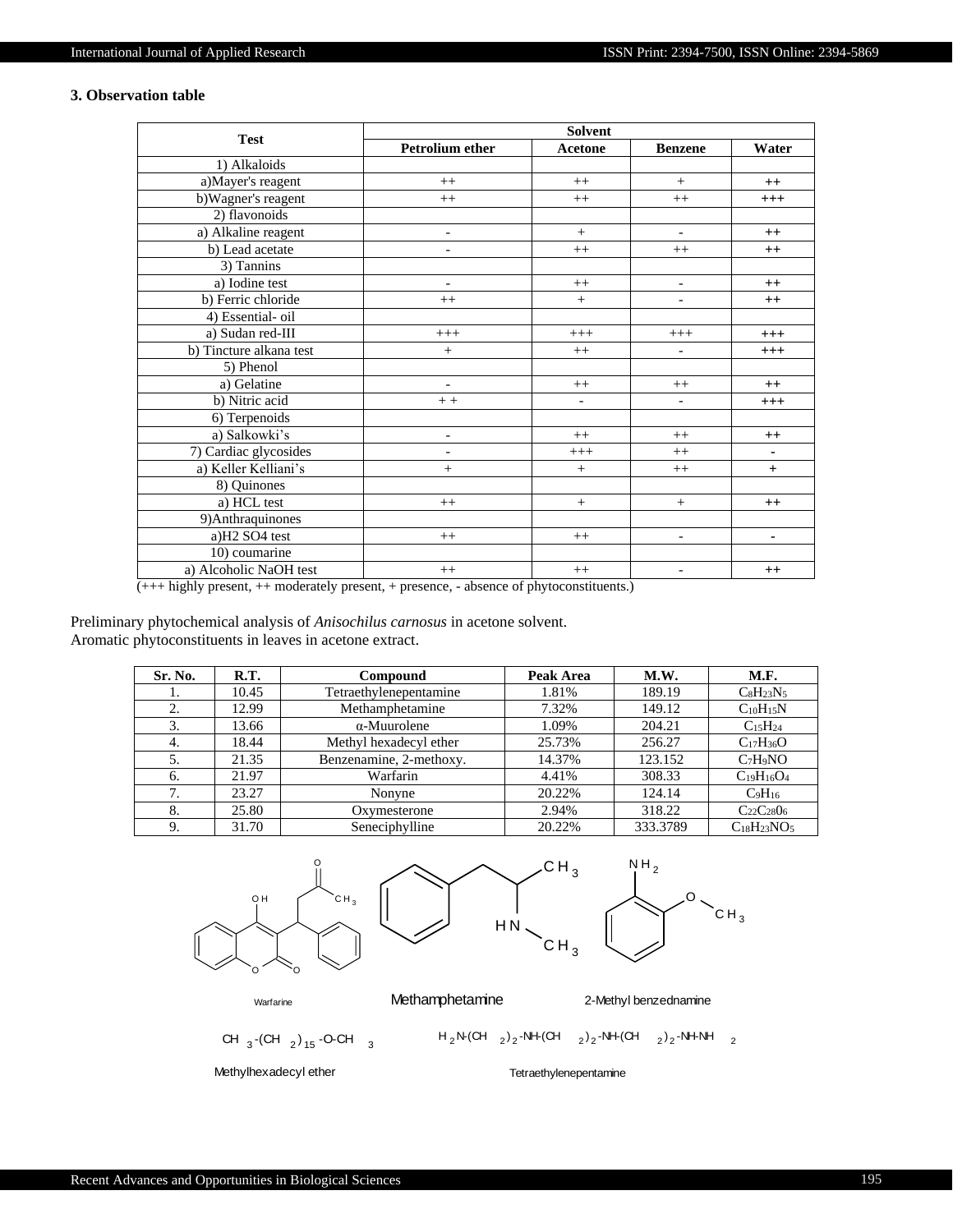

### Chromatogram of *Anisochilus carnosus* in acetone solvent.



Recent Advances and Opportunities in Biological Sciences 196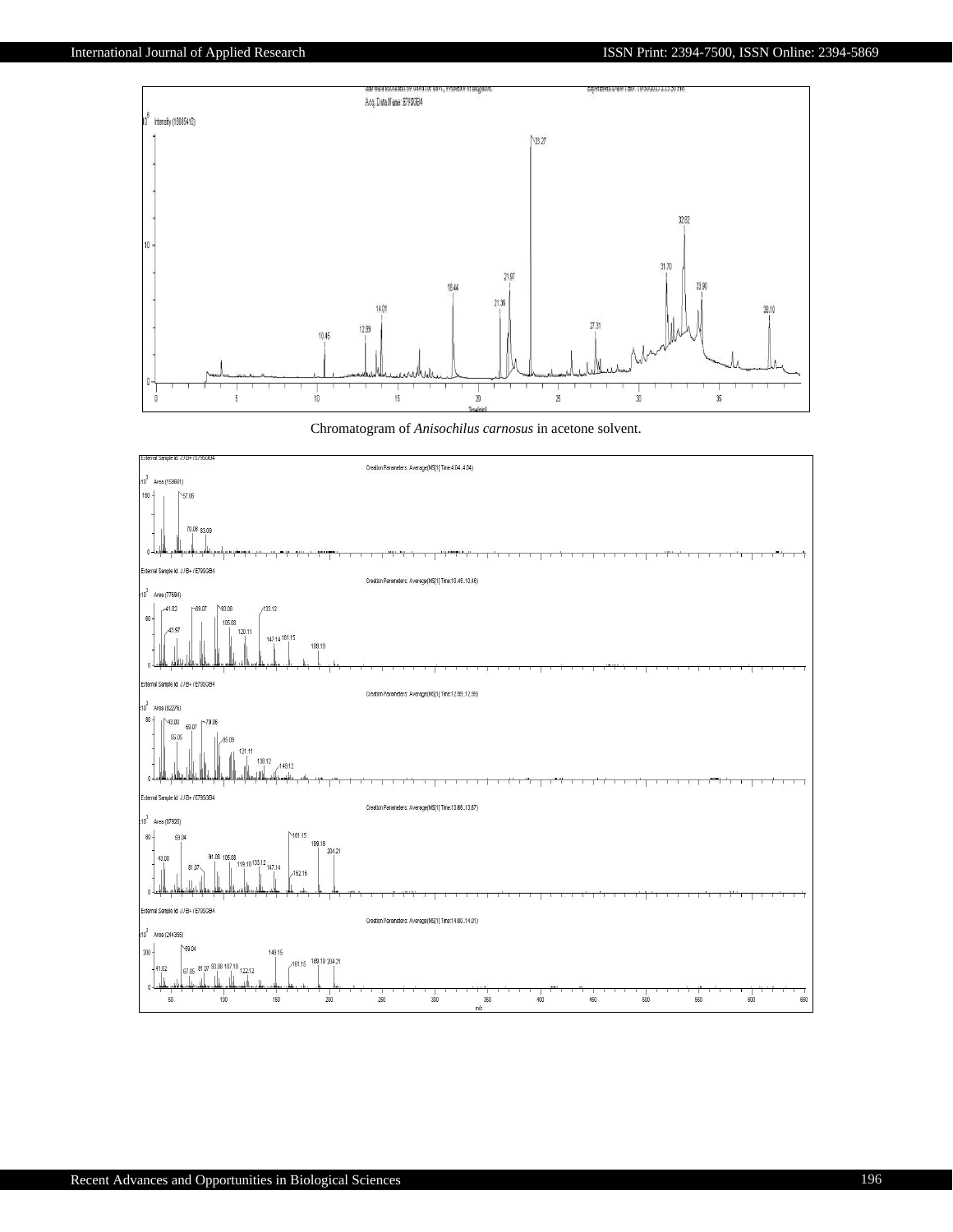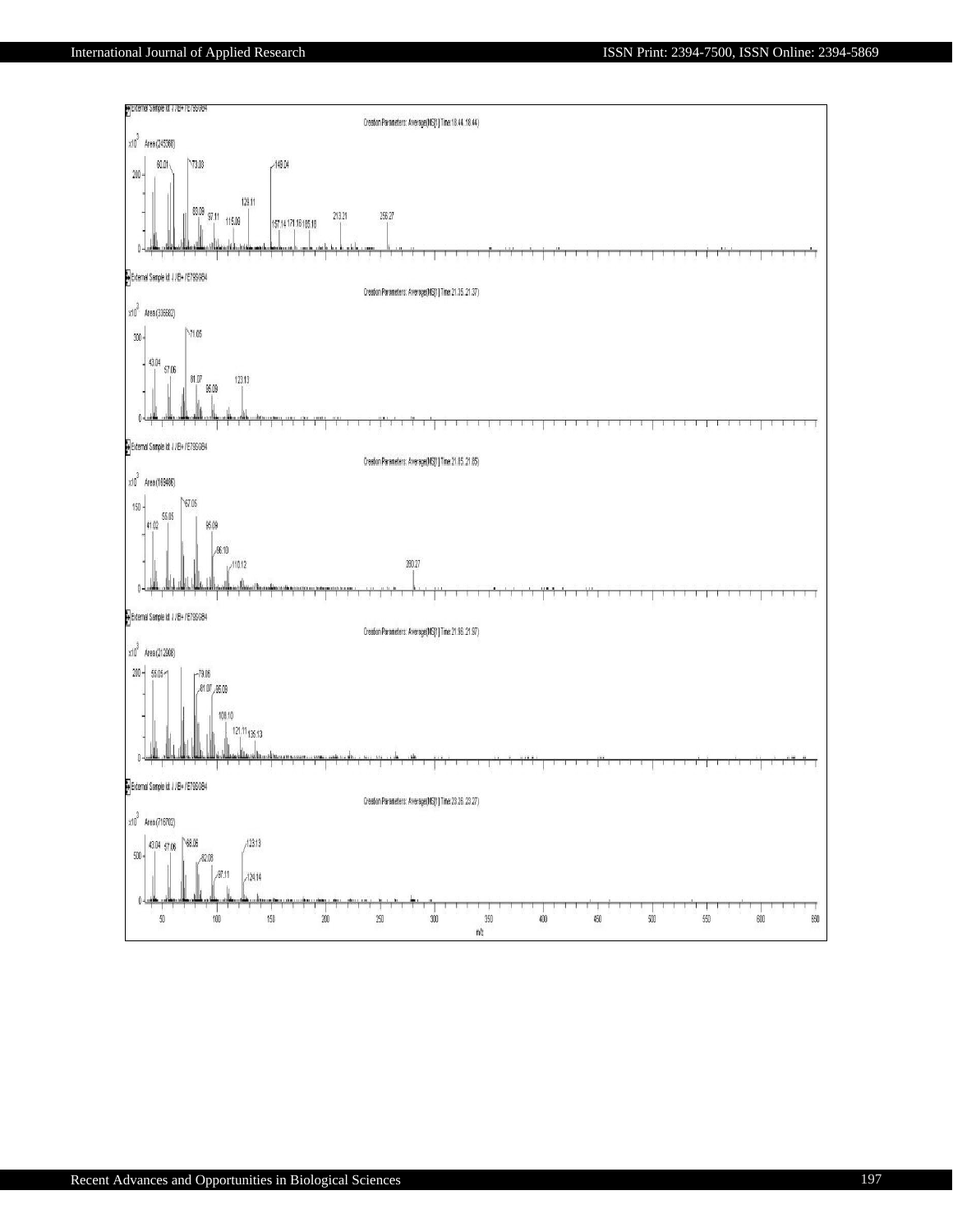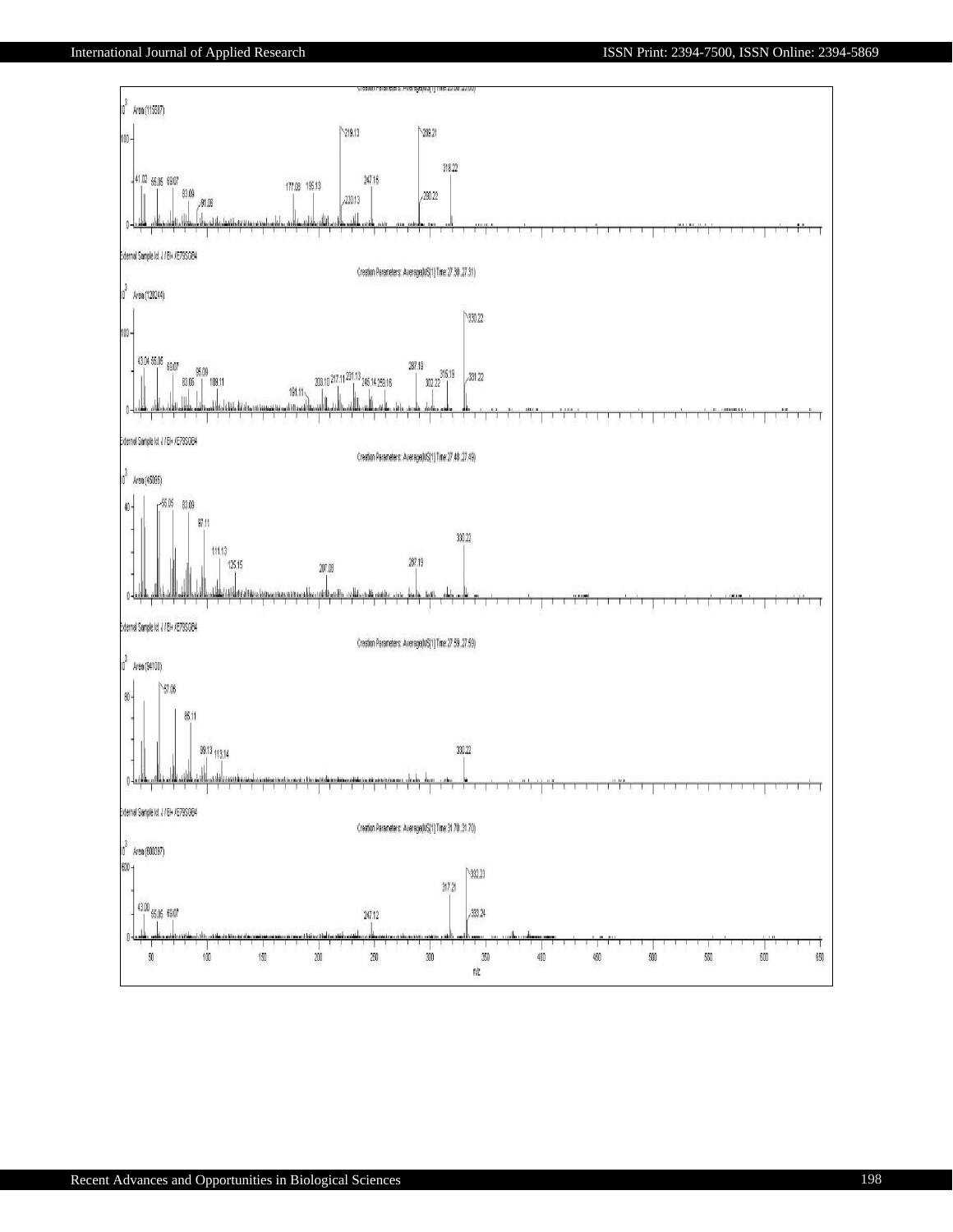

Mass –spectra *of Anisochilus carnosus* in acetone solvent.

### **4. Results and discussion**

Preliminary chemical examination of *Anisochilus carnosus* done with four solvents petroleum ether, acetone, benzene and water according to increasing polarity revealed the presence of essential oil in leaves. It was found that water and acetone is best solvent for extraction, it showed presence of essential oil and Alkaloids. Sudand Red III test confirmed the presence of essential oil in leaves.

The solvent extract through acetone that was used for GC-MS analysis shows the presence of important aromatic phytoconstituents in leaves of *Anisochilus carnosus.* The percentage of phyto-constituents was calculated by the use of gas chromatogram, retention time, base-peak and mass peak. Leaves contain Tetraethylenepentamine (1.81%), Methamphetamine (7.32%), α-Muurolene (1.09%), Methyl hexadecyl ether (25.73%), Benzenamine, 2-methoxy (14.37%), Warfarin (4.41%), Nonyne (20.22%), Oxymesterone (2.94%), Seneciphylline (20.22%).

Warfarin is an anticoagulant normally used in the prevention of thrombosis. It is the most widely prescribed oral anticoagulant drug in North America [8] (Schep *et al.,* 2010). Benzenamine has a fruity odor, similar to pineapple. It occurs naturally in many fruits, commonly used in flavors and fragrances. Methamphetamine is a strong central nervous system (CNS) stimulant that is mainly used as a recreational drug. Methyl hexadecyl ether find its use in paints and cleaners. Seneciphylline is hepatic drug due to traditional medicinal practitioner used this plant against gastric ulcer.

#### **5. Acknowledgement**

The authors express sincere thanks to Department of Botany Sant, Gadge, Baba Amravati University, Amravati and IIT Mumbai for providing all the facilities to carry out this research work.